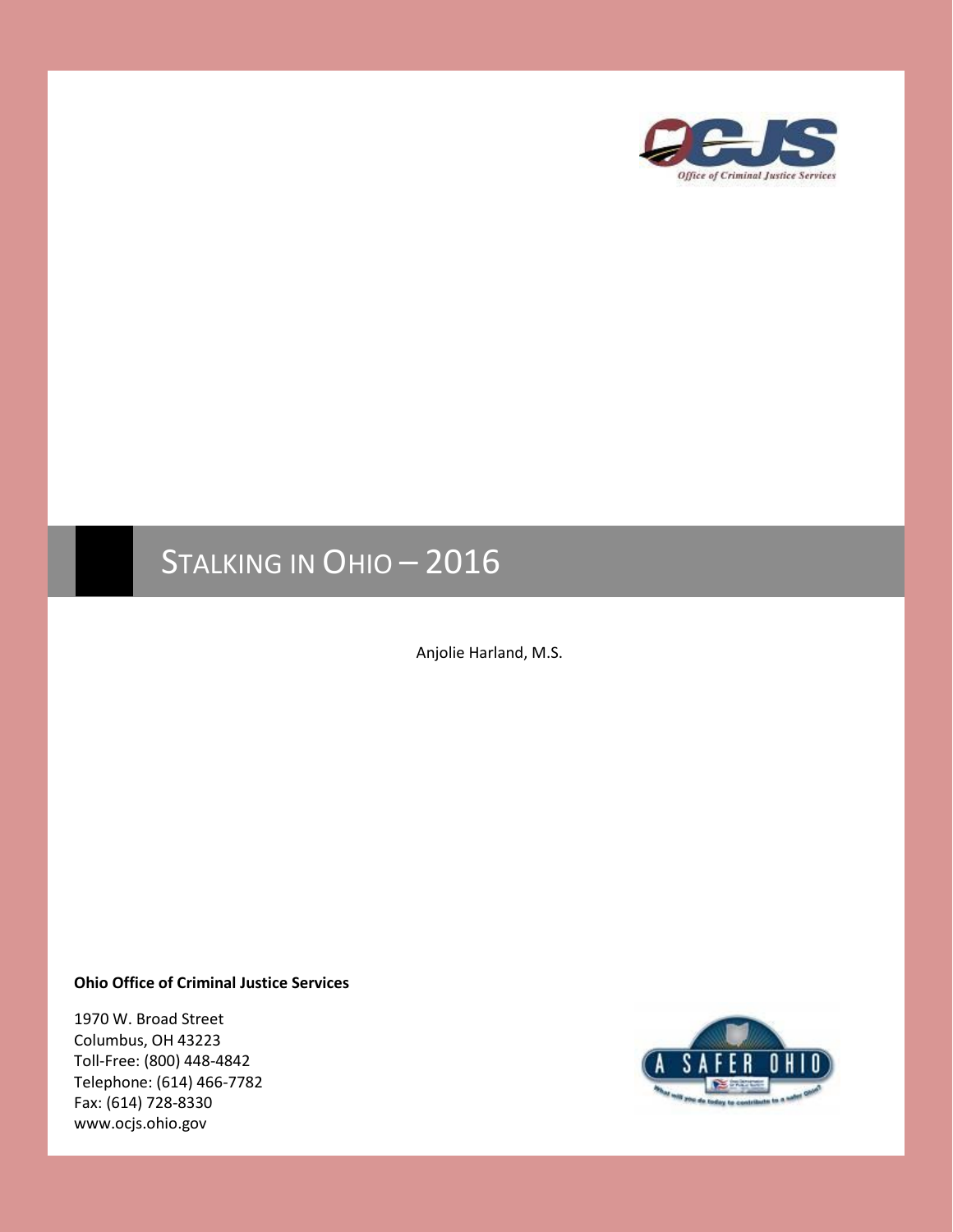## **STALKING IN OHIO**

## **What is stalking?**

Similar to other states' laws, the Ohio Revised Code (ORC) statute 2903.211, Menacing by Stalking, characterizes stalking as engaging in a pattern of conduct that knowingly causes a person to believe that he or she will be physically harmed or will endure mental distress. Stalking in and of itself is considered a crime. The victim and the offender do not have to have a relationship or even know each other in order for stalking to occur. It is important to note however that stalking can be masked and charged as other crimes such as criminal trespass, burglary, or domestic violence, especially if the pattern of behavior has not been established for law enforcement. This report details the characteristics of stalking specific to ORC 2903.211 (to also include 2903.211A1, 2903.211A2 and 2903.211A3).

## **OIBRS data on stalking**

One tool that can be used to examine stalking in Ohio is the Ohio Incident-Based Reporting System (OIBRS). OIBRS is a voluntary crime reporting program in which Ohio law enforcement agencies can submit crime statistics directly to the state and federal government in an automated format. At the end of 2016, 542 agencies covering approximately 79 percent of the Ohio population were reporting OIBRS data. The use of OIBRS data allows for detailed information to be obtained on the nature of the offense, the victim, the suspect/arrestee, weapon use, and property involved.

OIBRS data are used in this report on stalking. However, some limitations must be noted.

- Because reporting for Ohio is incomplete, caution should be used in interpreting the findings reported in this paper, as the data may reflect more the composition of the OIBRS-reporting jurisdictions than the composition of the state as a whole.
- Because the number of agencies submitting OIBRS data changes yearly, no annual comparisons can be made with the data.
- Not all victims choose to report incidents of stalking to law enforcement. Thus, what is reflected in this document are only those incidents that have been reported to police.
- Incidents are often reported that contain missing information (e.g., demographic information) on the victim, the suspect, the victim-suspect relationship, or the particular circumstances of the incident. In this report, statistics are only provided for those instances in which complete information is available.

Readers are cautioned against using the statistics contained in this report as a basis of comparison with other states or other years of data.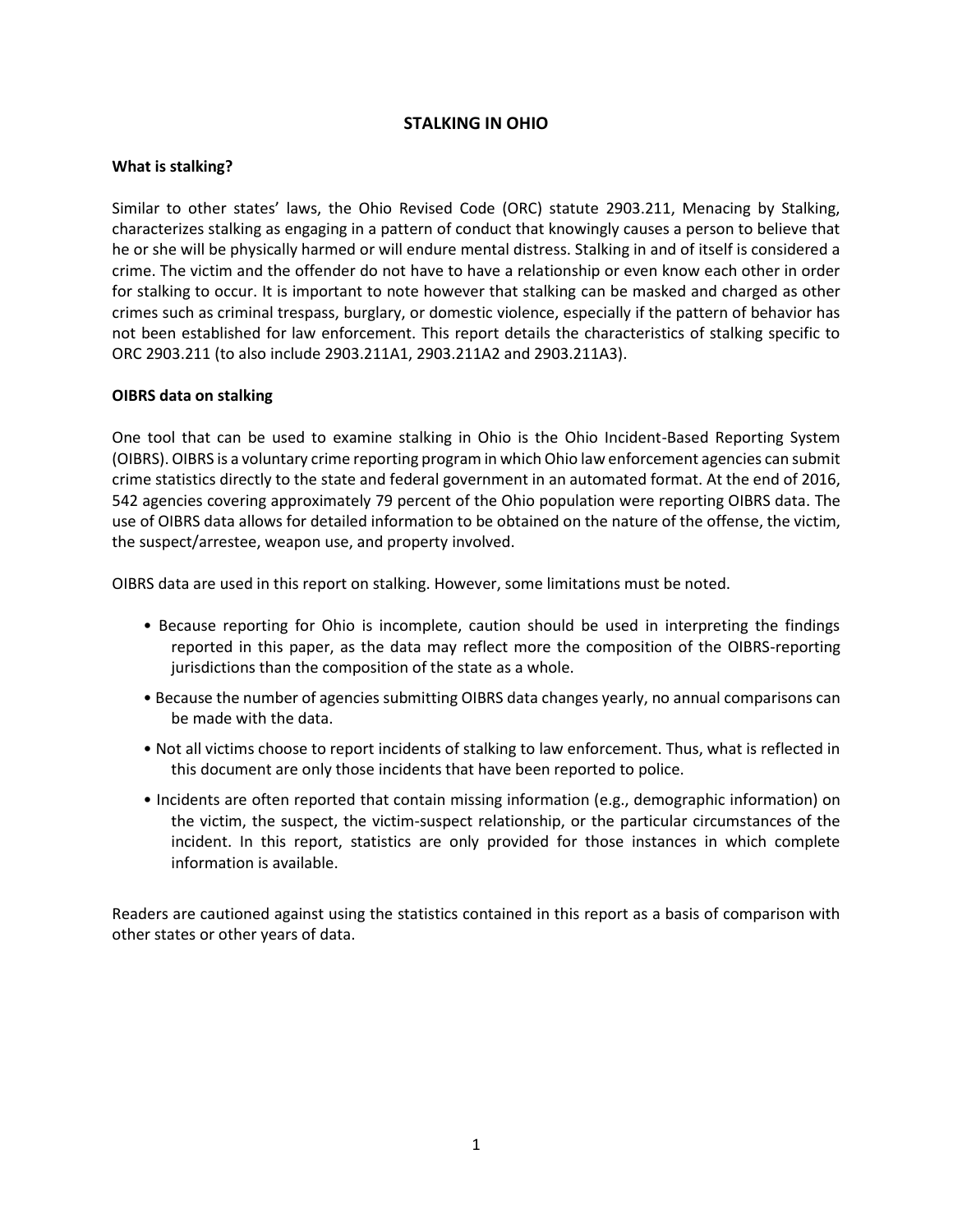## **Characteristics of Stalking**

In 2016, the Ohio Incident-Based Reporting System agencies reported 1,564 incidents of stalking. The greatest number of incidents were reported in June.



The majority of stalking incidents were reported as occurring at a person's residence; however incidents were reported in numerous public areas as well. Forty-one percent of stalking incidents were reported to have occurred in single-family homes, 12 percent on the street, and three percent of all stalking incidents occurred in a parking lot.

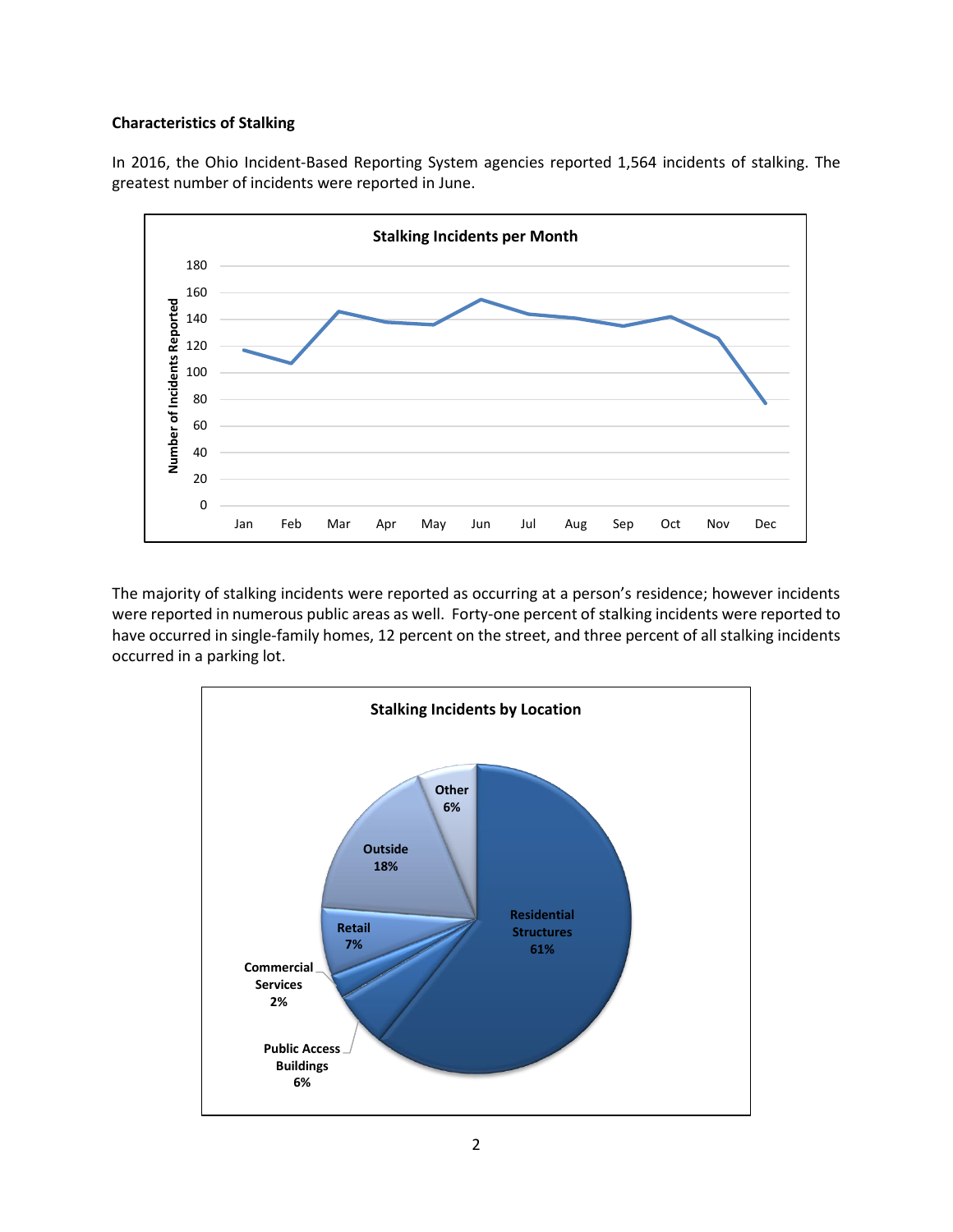Generally, stalkers did not use or display any sort of weapon. Of those incidents where weapon information was reported, 93 percent involved no weapon and 4 percent reported the use of a personal weapon (hands, fists, feet, etc.).

## **Characteristics of Victims<sup>1</sup>**

 $\overline{\phantom{a}}$ 

The average age of stalking victims was 34 years and approximately 52 percent of victims were between the ages of 18 and 34 years.



Seventy-nine percent of victims were female. About 74 percent of victims were White, 26 percent were Black and less than one percent fell within the 'Other' category. White females made up 73 percent of all female stalking victims and White males made up 78 percent of all male stalking victims.



<sup>&</sup>lt;sup>1</sup> The victim data are based on those victims for whom the information was provided or known. There were instances in which a victim's age, race, sex and/or relationship data were not available.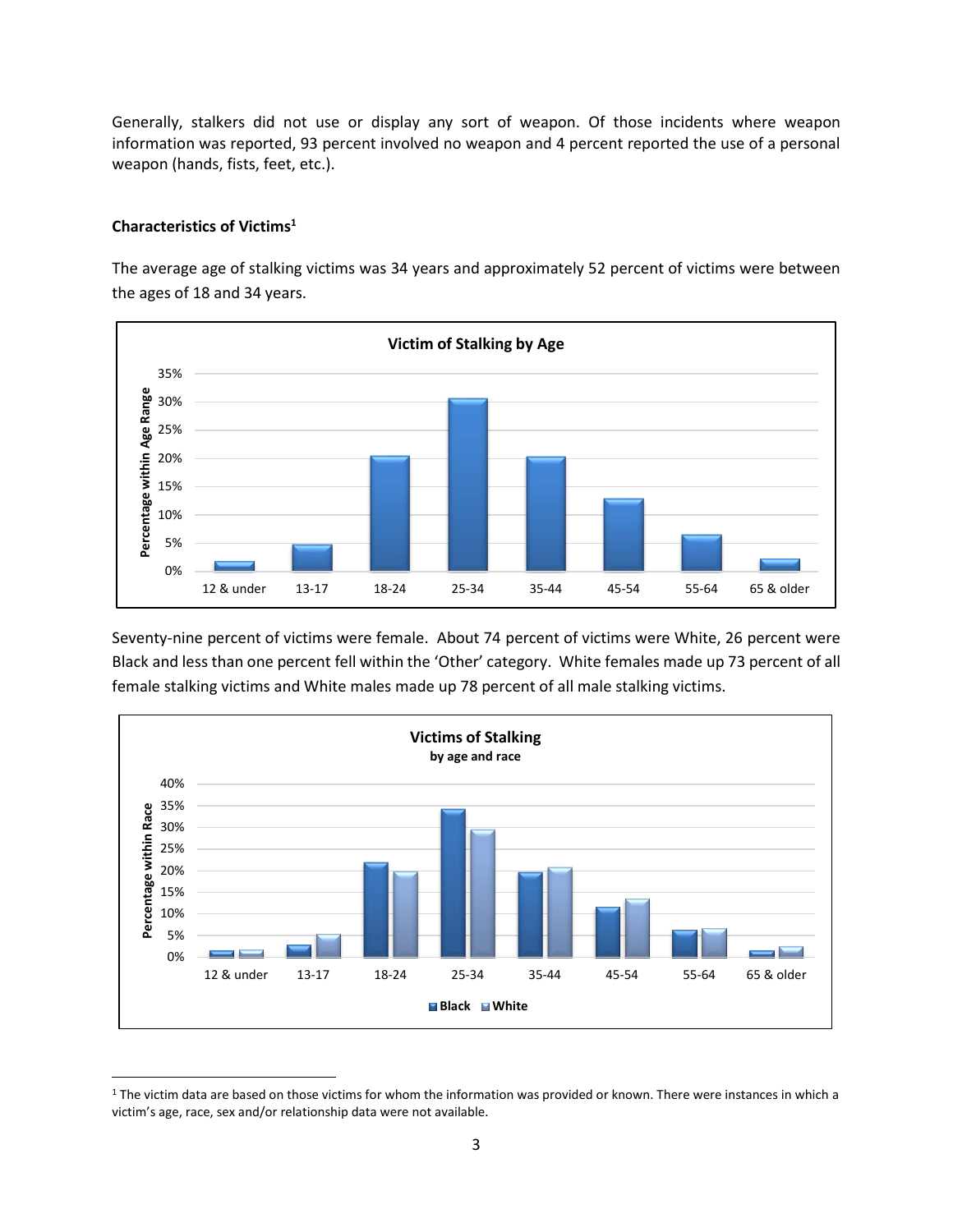## **Suspect characteristics<sup>2</sup>**

 $\overline{\phantom{a}}$ 

Of the suspects for whom demographic information is known, 72 percent of stalkers were male. Fortyfour percent of stalkers fell within the age range of 18 and 34 years.



Sixty-seven percent of stalking suspects were White and 32 percent were Black. Seventy-six percent of Black victims reported a Black suspect as their stalker and 95 percent of White victims reported a White suspect as their stalker.



<sup>&</sup>lt;sup>2</sup> The suspect data are based on those suspects for whom the information was provided or known. There were instances in which a suspect's age, race, sex and/or relationship data were not available.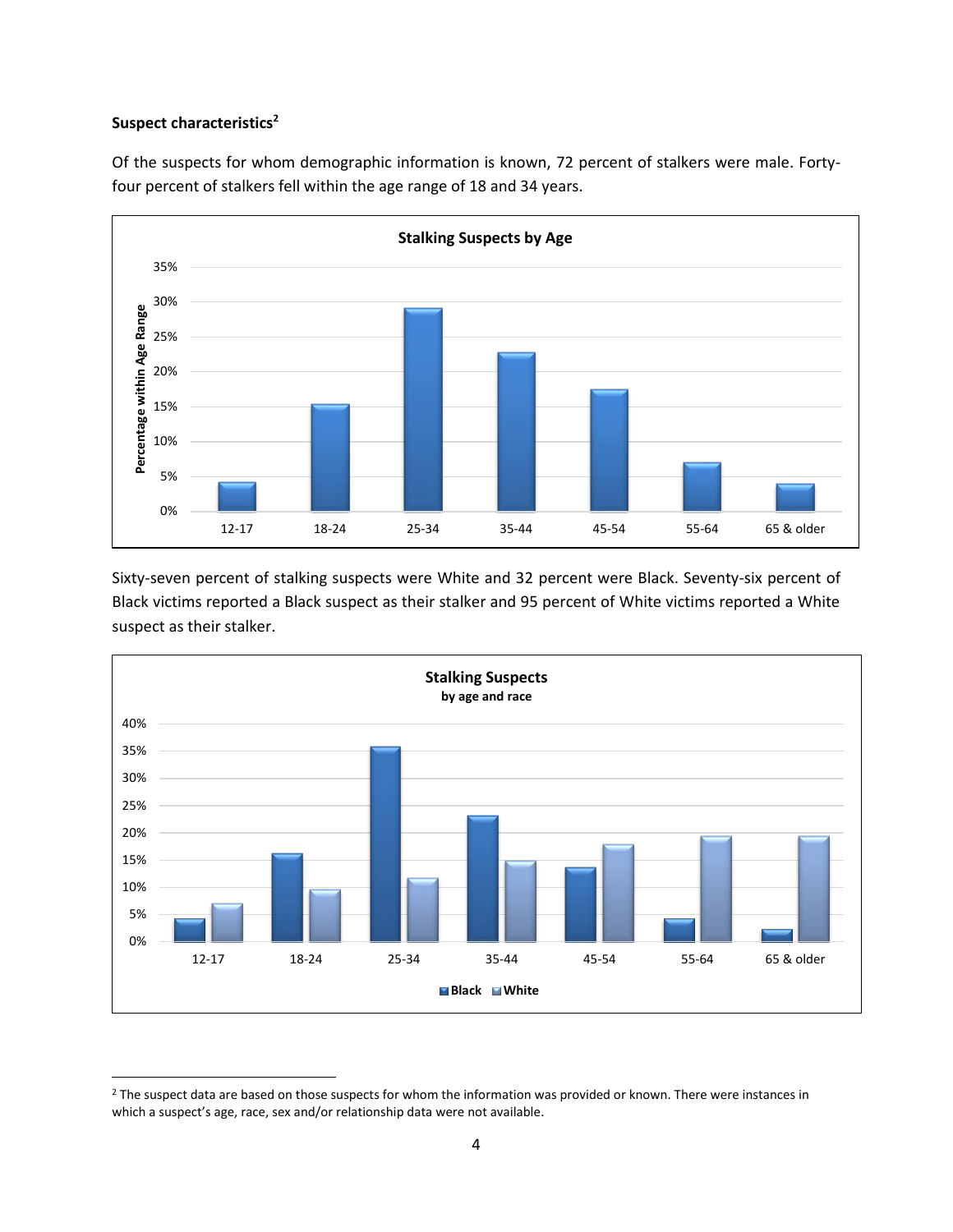## **Victim-Suspect Relationship**

Stalking victims nearly always knew their stalker – only five percent of victims reported the stalker as a stranger. Approximately 28 percent of known stalkers were an intimate or former intimate (boy/girlfriend, homosexual partner, common-law spouse, or current or former spouse). Within the 'known non-family' category, 53 percent were identified as acquaintances, 35 percent were identified generically as 'otherwise known', six percent were neighbors and five percent were friends.